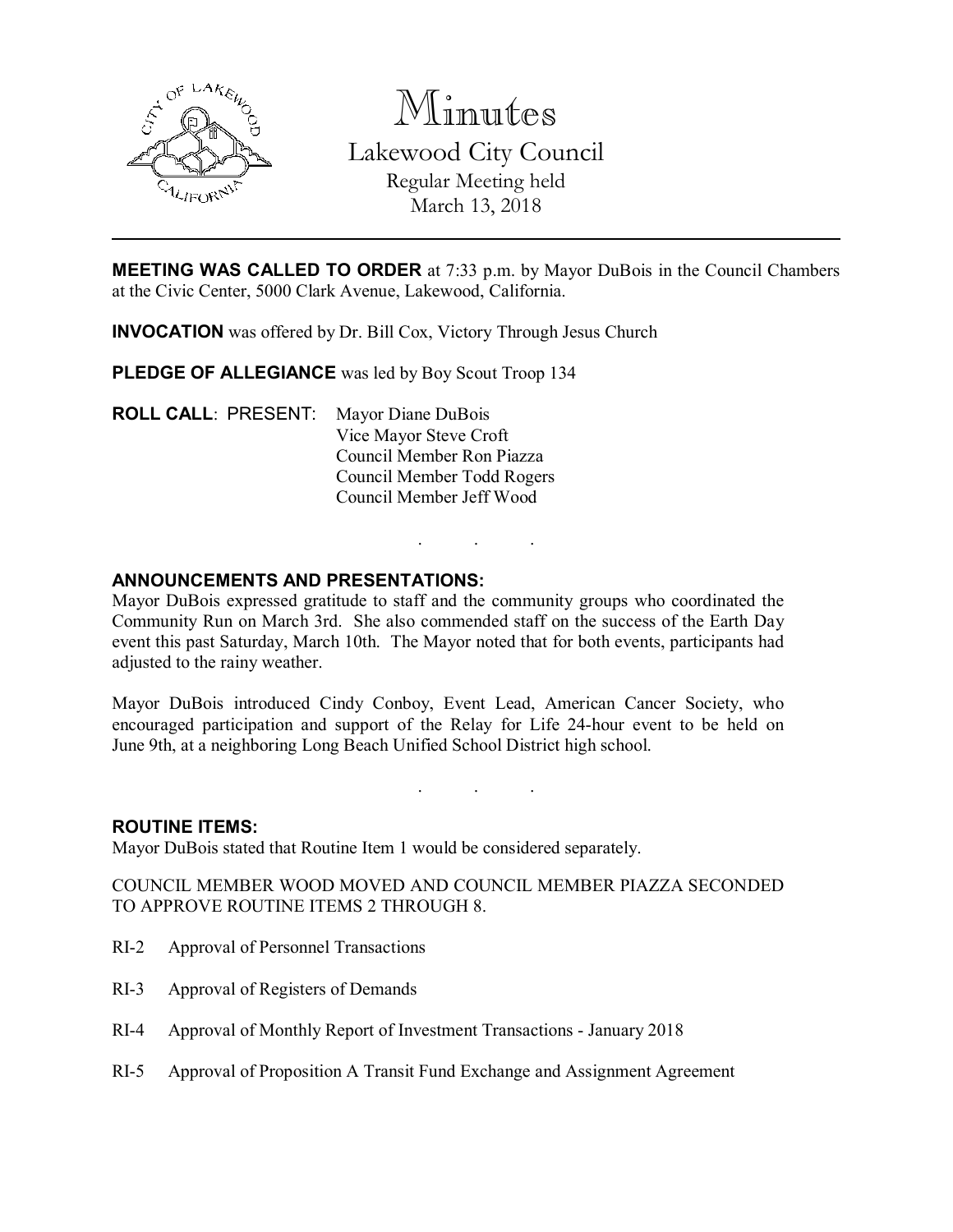City Council Minutes March 13, 2018 Page 2

#### ROUTINE ITEMS: - Continued

- RI-6 Approval of Permit for Street Closure for March 24th Block Party
- RI-7 RESOLUTION NO. 2018-3; A RESOLUTION OF THE CITY COUNCIL OF THE CITY OF LAKEWOOD RESCINDING RESOLUTIONS ESTABLISHING PHYSICALLY HANDICAPPED PERSONS DESIGNATED PARKING SPACES WITHIN THE CITY OF LAKEWOOD
- RI-8 Acceptance of Notice of Completion for Public Works Project No. 2017-8, Improvements to the Existing Monte Verde Park Lodge, Corral Construction and Development

UPON ROLL CALL VOTE, THE MOTION WAS APPROVED:

AYES: COUNCIL MEMBERS: Wood, Piazza, Croft, Rogers and DuBois NAYS: COUNCIL MEMBERS: None

RI-1 Approval of Minutes of the Meeting held February 27, 2018

COUNCIL MEMBER ROGERS MOVED AND COUNCIL MEMBER WOOD SECONDED TO APPROVE ROUTINE ITEM 1. UPON ROLL CALL VOTE, THE MOTION WAS APPROVED:

AYES: COUNCIL MEMBERS: Wood, Piazza, Rogers and DuBois NAYS: COUNCIL MEMBERS: None ABSTAIN: COUNCIL MEMBERS: Croft

### 1.1 • APPEAL OF DECISION OF THE PLANNING AND ENVIRONMENT COMMISSION REGARDING CONDITIONAL USE PERMIT NO. 948, 6741 CARSON STREET

. . .

Mayor DuBois declared the public hearing on the item open at 7:45 p.m.

Sonia Southwell, Director of Community Development, displayed slides and made a presentation based on the report in the agenda. She reported that the appeal of Conditional Use Permit (CUP) No. 948 had been re-submitted since the application on a new project had been considered at the Planning and Environment Commission (PEC). The revised project called for conversion of the existing drive-thru restaurant building into a self-service style of carwash and for the construction of a new car service building. A major portion of the former drive-thru restaurant and the existing trash enclosure would be demolished, but the west wall of the former restaurant building would be incorporated into the new carwash building. The applicant submitted revised plans to address issues raised at the previous City Council meetings. The primary changes included two new ten-foot tall masonry wing walls to be constructed to extend the carwash tunnel in order to provide additional screening and noise attenuation for the nearby residential properties and a new ten-foot tall masonry wall to be constructed to connect the carwash building and the car service building.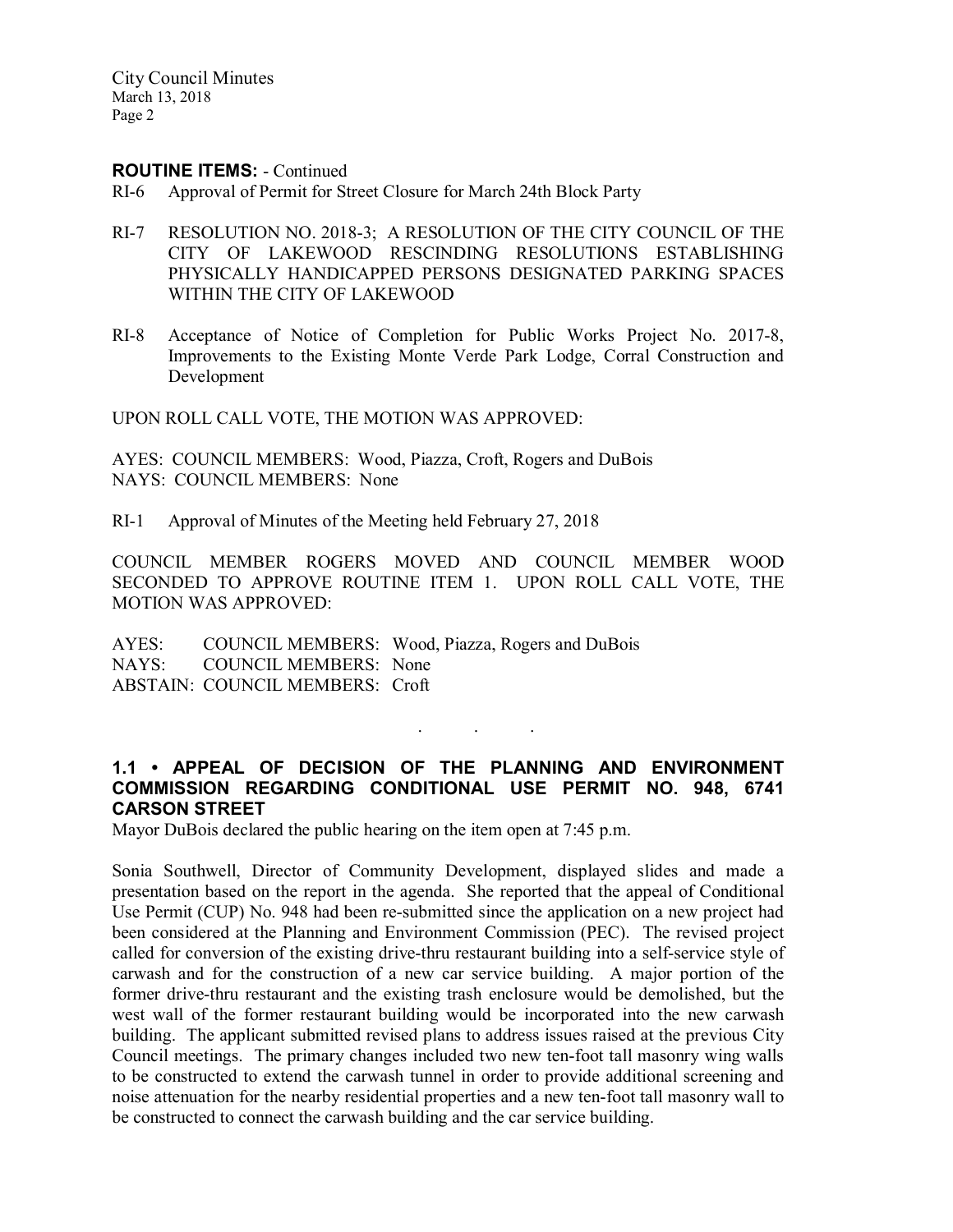The wall would help provide additional visual screening and tunnel noise attenuation for the nearby residential properties and will prevent vehicular access from the site to the westerly alley. The proposed auto service building would be reduced from 3,900 square feet to 2,740 square feet and the trash enclosure would be located at the rear of the car service building to provide improved accessibility for trash service vehicles. There would be a total of 23 parking spaces provided. The PEC added a condition prohibiting the display of temporary signage. She concluded by stating it was staff's recommendation that the City Council hold a public hearing and adopt a resolution upholding the Planning and Environment Commission's decision to grant Conditional Use Permit No. 948 and approve the Mitigated Negative Declaration and deny the appeal including findings to justify the actions.

Ms. Southwell responded to Vice Mayor Croft's question by explaining that there was a provision of the municipal code that allowed banners for thirty days but that no temporary signs would be allowed at this facility.

Council Member Rogers inquired about the terms of the site with respect to the size of the site, and its current zoning and requested some examples of businesses that would be zoned by right for a parcel of this size, which might be considered if this project did not move forward. Ms. Southwell enumerated potential businesses including retail establishments, such as clothing stores, dry cleaners, or grocery stores, and service facilities such as an auto repair facility. She added that no drive thru restaurants would be allowed because such a use would require a CUP.

In response to Council Member Wood's query pertaining to any changes in the hours of operation, Ms. Southwell stated that the proposed hours of operation were Monday-Saturday, 7:30 a.m. to 8:00 p.m., or thirty minutes after dusk, and Sunday, 8:00 a.m. to 8:00 p.m., or thirty minutes after dusk for the car wash; and Monday-Saturday, 7:30 a.m. to 7:00 p.m., and Sunday, 9:00 a.m. to 7:00 p.m., for the car service building.

Ms. Southwell confirmed for Vice Mayor Croft that the equipment to be used would be the high-efficiency and low noise blowers and dryers.

Steve Skolnik, Office of the City Attorney, clarifying for those who signed up to address the City Council, explained that under the Lakewood Municipal Code, the City Council would make its decision based on the record from the Planning and Environment Commission's meeting on February 1, 2018, and any new matter or evidence that had not been raised at the time of the PEC's decision would not be considered.

Arthur Pinette, Lakewood, stated that he and some of the adjacent neighbors of the proposed car wash and auto service facility had submitted an appeal of the Commission's decision based on noise, aesthetics and traffic concerns. He requested mitigation measures such as ten-foot walls connecting the car wash and auto service structures to serve as sound barriers and suggested modifications to the alley and easement accesses. He stated that if these conditions were met, the appeal would cease but noted that noise levels would be monitored post construction and would continue until the noise levels were considered to be acceptable by the neighboring residents. He further suggested that fisheye mirrors and signage should be utilized for safety.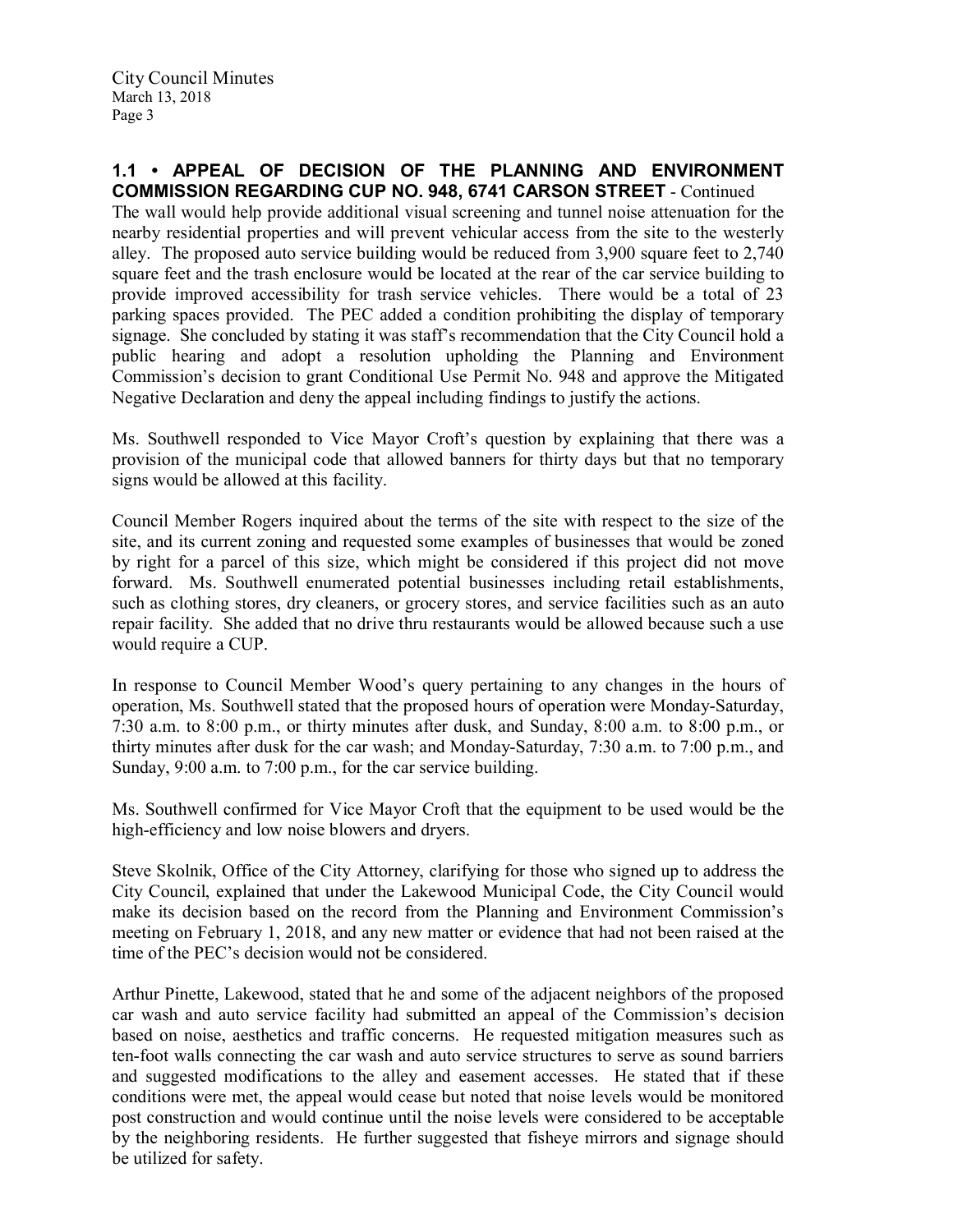Andy Sehremelis, Parkcrest Development, Seal Beach, explained that the architect and sound consulting team had worked with the Development Review Board and staff to come up with a design that would fit well on the site and complied with the requirements with respect to the architectural design, traffic flows, sound and landscaping issues, and lighting concerns to provide a project that would enhance the location, be well maintained and functional. He expressed concerns with the use of temporary signs and the change in the height of the walls.

Roma Stromberg, Kunzman Associates, Temecula, clarified that the acoustical analysis had been conducted with noise modeling and three-dimensional software which had taken into account noise attenuation to provide the ideal height of the walls in order to meet the City standards.

Carmeliene Pingtella, Lakewood, addressed the City Council regarding the applicant's other car wash businesses, the homes directly adjacent to the location and students from the neighboring high school being impacted by the car wash and auto service noise issues.

Jerry Rothery, Lakewood, provided a copy of correspondence dated March 13, 2018, to be entered into the record and discussed the applications of A-weighted sound levels. He added that while the building had been vacant, some dumping had occurred at the site.

Mark Sauvao and Catherine Sauvao, Lakewood, spoke in favor of the car wash business citing that the property had been vacant for too long and felt that the location needed to be revitalized. They stated that the proposed development would provide economic stimulus to the community and encouraged support of Lakewood businesses rather than patronizing such a car wash facility in a neighboring city.

Joseph Cardella, Laguna Niguel, legal counsel for the developer, commented on the applicant's efforts to identify and mitigate the impacts of the project. He indicated that an auto repair facility could potentially be located at the site if additional requirements were imposed. He stated that at the Planning Commission meeting, an increase in the height of the wall from eight to ten feet had been approved. He requested reconsideration of the wall height back to the original eight feet.

Ms. Southwell confirmed for Mr. Skolnik that discussion of the height of the walls had been included in the Commission proceedings and therefore could be considered by the City Council at this time.

Ms. Stromberg stated that it was important to note that with regards to noise attenuation, the location, height and material of the wall had been determined by the studies she had conducted with specific analysis to achieve the City's established noise standard. She explained that with an eight-foot wall, the sounds were measured at a decibel and a half lower than the standard and that the 65 LEQ was not expected to be exceeded as the project had been designed.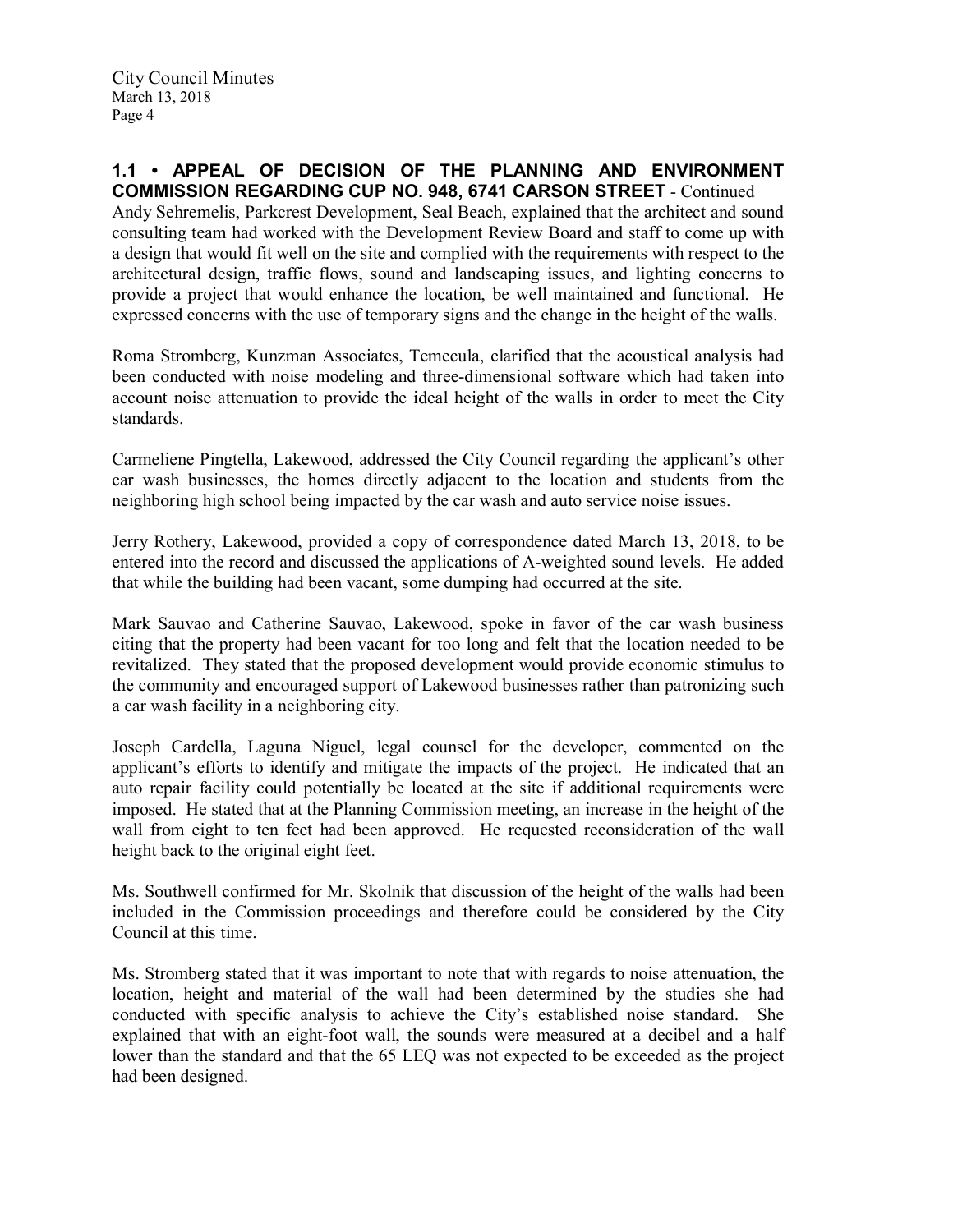Ms. Stromberg clarified for Mayor DuBois and Council Member Rogers that LEQ could best be described as the average sound level over the period of the measurement.

In response to Council Member Wood's inquiry, Ms. Stromberg confirmed that the LEQ was a form of time weighted average and stated that the sound frequency associated with the car wash would be audible but that based on the modeling, it would not exceed the standard and added that the eight-foot wall would be sufficient to mitigate the noise.

Ms. Stromberg responded to questions from Vice Mayor Croft and Council Member Rogers by stating that in conducting the study, if another foot of wall did not result in at least a one decibel reduction in sound, it did not make sense aesthetically as the additional foot would create more of a closed in appearance.

Responding to the issue of the request for a reduction to the wall height, Mr. Skolnik replied that the applicant's dissatisfaction with the ten-foot requirement had not been conveyed during the Commission hearing and that no appeal had been filed by the applicant.

Ms. Southwell explained that while the studies concluded that the eight-foot wall was sufficient for noise attenuation, the conditional use permit process allowed the Planning Commission to impose additional conditions at their discretion and one of the Commissioners suggested the additional two feet to the wall by a motion, which was approved upon the vote.

Alan Gafford, Lakewood, addressed the City Council regarding the proposed project's access to and from the alley and the number of car wash businesses in the City.

Meredith Elguira, Lakewood, indicated that in attending the Development Review Board meeting on the proposed project, she had made recommendations to the design. She suggested that efforts be made to maintain the character of the residential neighborhood and expressed concerns regarding the development's impact to property values as well as the residents having to monitor the noise and traffic resulting from the anticipated business.

Mayor DuBois declared the public hearing closed at 8:48 p.m.

Ms. Southwell confirmed for Council Member Rogers that there were no provisions in the Code that regulated the hours of operation on an auto repair facility, however, such a business would have to comply with noise restrictions.

In response to Council Member Piazza's inquiry regarding the recommendations made at the Development Review Board meeting on the proposed project, Ms. Southwell stated that it was her understanding that the Board recommendations had been incorporated into the project and that the Board architect believed the sloped roof, which had been suggested, would not be the type of architecture to be used.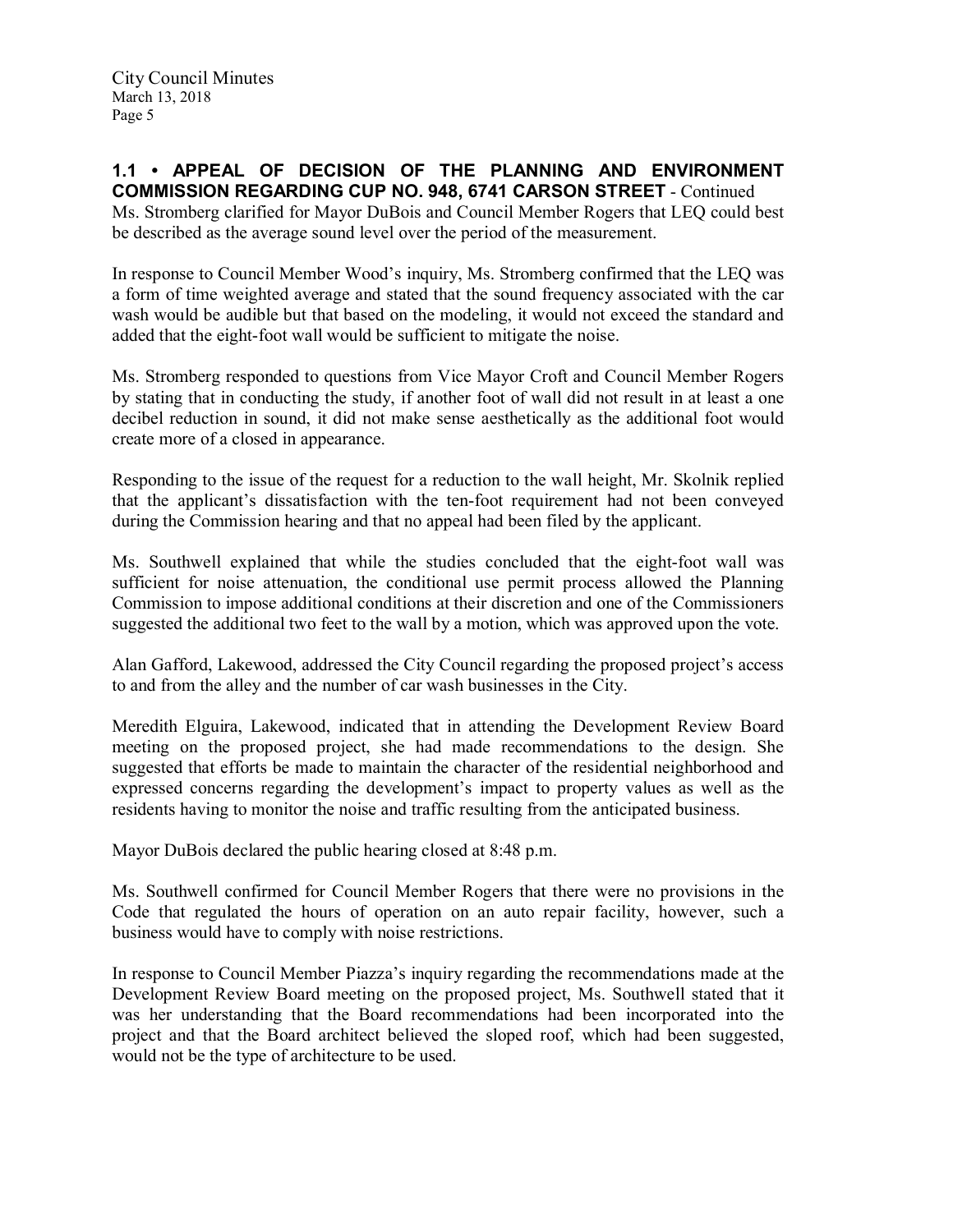Council Member Wood inquired about options for policing such a business for violations and other issues. Mr. McCormack stated that it would be treated as any other business by utilizing code enforcement staff and, if the issues continued, would progress through the nuisance abatement process.

Ms. Southwell added that with conditional use permits, if a business became a nuisance, a strict enforcement process would be followed, and the CUP could be revoked.

Council Member Piazza acknowledged the neglected conditions currently at the site and expressed appreciation of the developer's attempts to mitigate some of the neighbors' concerns. He noted that it was a difficult situation and expressed understanding of the area residents' apprehensions about the proposed project but stated he would vote to deny the appeal.

Vice Mayor Croft concurred that while empathizing with the neighbors, he recognized the efforts made by the developer to respond to concerns exceeding the current code provisions. He also conceded to relying on the expert testimony that was given by the trained professionals on the proper measurements and would also be in favor of denying the appeal and affirming the Planning and Environment Commission's decision.

Council Member Rogers agreed that the property was a blight and that the City Council could not pick and choose the developments for such properties. He also shared his belief that in looking at the City as a whole, the constituents who were most impacted should be represented and expressed hope in reaching some consensus if possible.

Responding to questions from Mayor DuBois, Council Member Rogers and Council Member Piazza pertaining to a de novo hearing, Mr. Skolnik stated that any modifications to what had been considered at the Planning Commission hearing would be outside the scope of the evidence which had already been provided and would require a decision for a hearing to consider new testimony in the hope that a mutually acceptable deal could be achieved. He further explained that a new hearing date would require public notice and would allow for additional materials to supplement the records already provided. Mr. Skolnik confirmed for Council Member Rogers that there were no provisions to refer the item back to the Planning Commission.

Mr. McCormack noted that some of the new suggestions would probably require further study and additional time to conduct the requisite analysis.

VICE MAYOR CROFT MOVED AND COUNCIL MEMBER PIAZZA SECONDED TO RE-OPEN THE PUBLIC HEARING TO DETERMINE FROM THE APPELLANT AND THE APPLICANT/DEVELOPER WHETHER A COMPROMISE COULD BE REACHED. UPON ROLL CALL VOTE, THE MOTION WAS APPROVED:

AYES: COUNCIL MEMBERS: Wood, Piazza, Croft, Rogers and DuBois NAYS: COUNCIL MEMBERS: None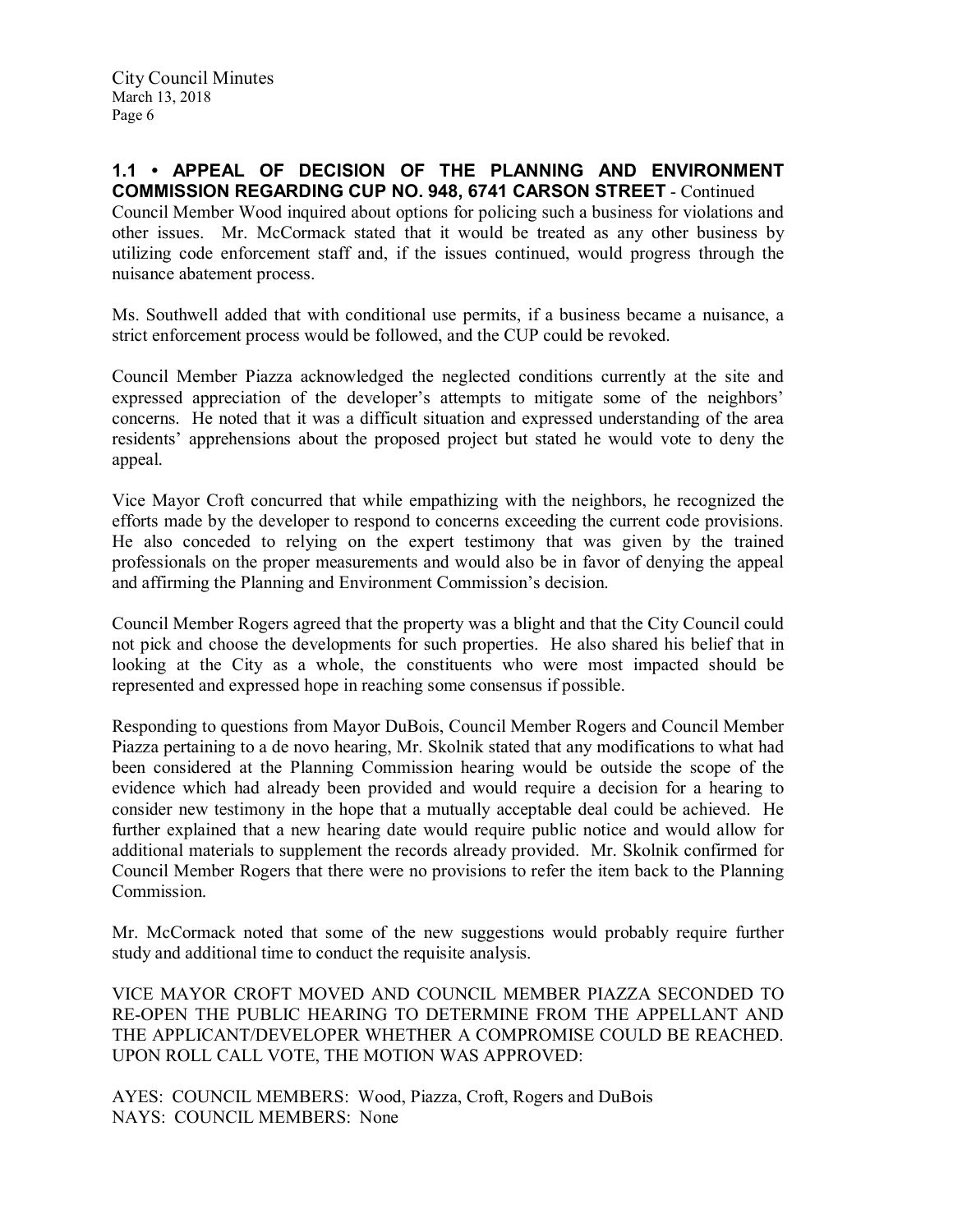Mayor DuBois inquired of Mr. Pinette about the terms under which he would withdraw the appeal. Mr. Pinette replied that the terms would include a ten-foot wall to protect the three adjacent homes from the noise of the car wash tunnel; a ten- or twelve-foot wall in addition to the wall connecting the car wash to the northeast corner location; a return to the first light standard; and using the easement currently on the property for access.

Mr. Sehremelis stated that meetings had been held on the site allowing area residents to discuss the matter and that there were people in attendance who supported the project. He concluded by stating that no changes would be made to the plans and recommended that the City Council should make their decision at this time.

RESOLUTION NO. 2018-6; A RESOLUTION OF THE CITY COUNCIL OF THE CITY OF LAKEWOOD DENYING THE APPEAL OF CONDITIONAL USE PERMIT NO. 948 AND UPHOLDING THE PLANNING AND ENVIRONMENT COMMISSION'S APPROVAL OF A CARWASH FACILITY WITH COVERED OUTDOOR VACUUM STATIONS AND A CAR SERVICE BUILDING ON A PROPERTY LOCATED AT 6741 CARSON STREET, LAKEWOOD, CALIFORNIA.

VICE MAYOR CROFT MOVED AND COUNCIL MEMBER PIAZZA SECONDED TO ADOPT RESOLUTION NO. 2018-6.

Council Member Piazza expressed disappointment at some of the testimony received despite efforts to achieve a mutually acceptable solution. He stated that the City Council was governed by established rules and regulations that would allow the project to proceed.

UPON ROLL CALL VOTE, THE MOTION WAS APPROVED:

AYES: COUNCIL MEMBERS: Piazza, Croft and DuBois NAYS: COUNCIL MEMBERS: Wood and Rogers

## 1.2 • AWARD OF BID FOR PUBLIC WORKS PROJECT NO. 2018-1, LAKEWOOD CITY HALL BOILER REPLACEMENT *[Continued from February 27, 2018]*

. . .

Lisa Rapp, Director of Public Works, made a presentation based on the report in the agenda and stated that three bids had been received for the replacement of the hot water boiler at City Hall. The work consisted of replacing the hot water boiler and related items as required by the contract documents. Staff requested a continuance of the award of bid at the last meeting, as more time was needed for bid review. During the review process, staff found issues in the lowest bid and determined that the issues were serious enough to recommend rejection.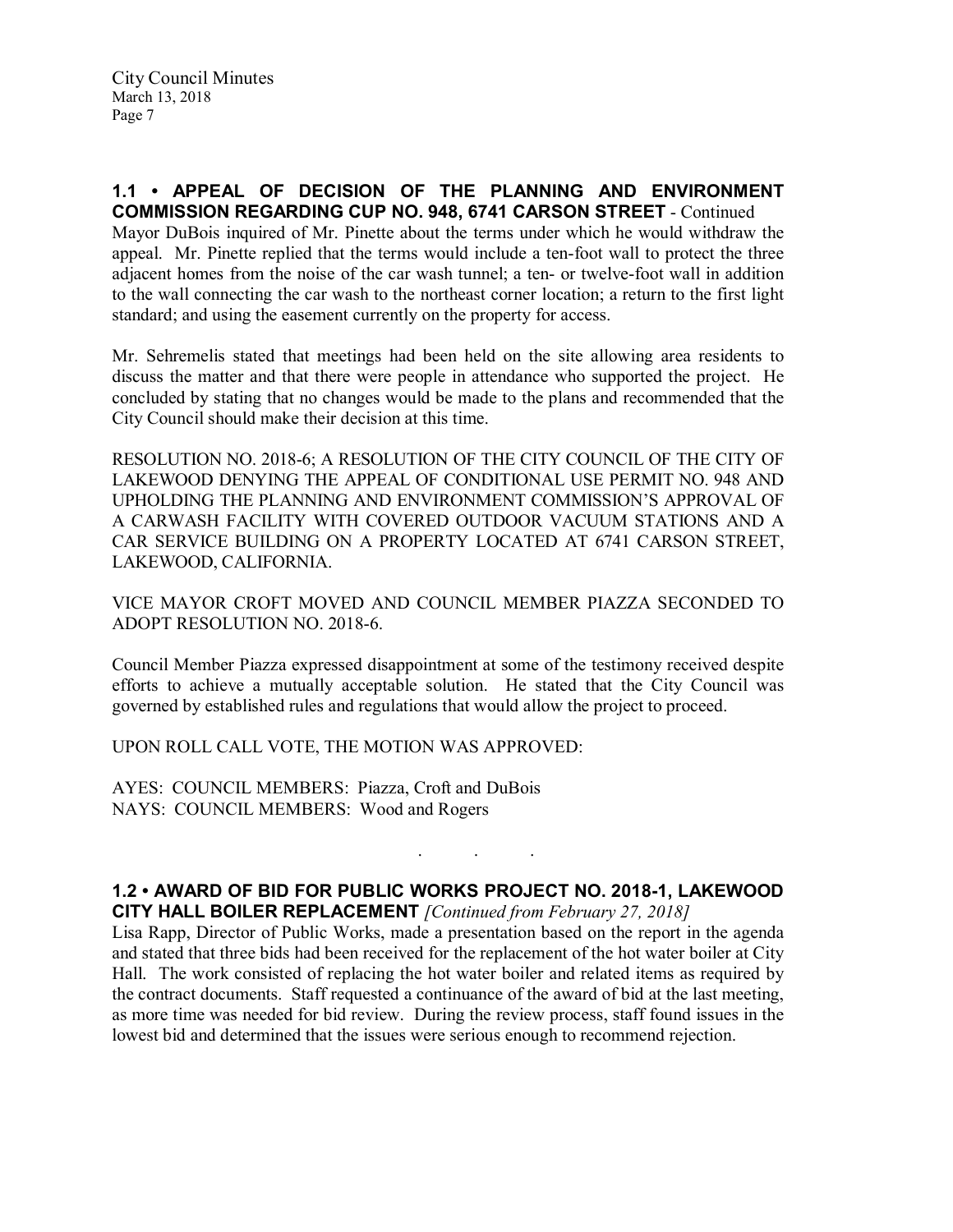## 1.2 • AWARD OF BID FOR PW PROJECT NO. 2018-1, LAKEWOOD CITY HALL

BOILER REPLACEMENT *[Continued from February 27, 2018]* - Continued

She concluded by stating that it was recommended that the City Council reject the bid proposal from RKDM Enviro-Energy Service, Inc.; adopt the plans, specifications, addenda and working details for the project; award a contract for the Public Works Contract 2018-1, in the amount of \$61,499 to the second low bidder Allison Mechanical, and authorize the Mayor to sign the contract in a form approved by the City Attorney; authorize the Director of Public Works to approve a cumulative total of change orders, as necessary, not to exceed \$7,401; and appropriate \$89,900 from the general fund reserve for capital improvements.

Responding to an inquiry from Vice Mayor Croft regarding the timeline and whether the boiler would be replaced while the weather was still cold, Ms. Rapp stated that it would take some additional time for the contractor to make their submittals, issue a purchase order and allow for delivery.

Mayor DuBois opened the public hearing at 9:26 p.m. and called for anyone in the audience wishing to address the City Council on this matter. There was no response.

COUNCIL MEMBER PIAZZA MOVED AND VICE MAYOR CROFT SECONDED TO APPROVE STAFF'S RECOMMENDATIONS. UPON ROLL CALL VOTE, THE MOTION WAS APPROVED:

AYES: COUNCIL MEMBERS: Wood, Piazza, Croft, Rogers and DuBois NAYS: COUNCIL MEMBERS: None

# 1.3 • AWARD OF BID FOR PUBLIC WORKS PROJECT NO. 2018-2, MAYFAIR AND MCCORMICK POOL EQUIPMENT REPLACEMENT

. . .

The Public Works Director made a presentation based on the report in the agenda and reported that one bid had been received for the replacement of portions of swimming pool equipment at McCormick Pool and Mayfair Pool. At McCormick Pool, the work consisted of removal and replacement of the existing swimming pool filters, the addition of a variable speed drive, and all related components. At Mayfair Pool, the work consisted of removal and replacement of the existing swimming pool strainer and pump, the addition of two new variable speed drives with two new dual redundant pumps, strainers, and all related components. She stated it was staff's recommendation that the City Council adopt the plans, specifications, addenda and working details for the project; award a contract for the Public Works Contract 2018-2, in the amount of \$247,000 to California Commercial Pools and authorize the Mayor to sign the contract in a form approved by the City Attorney; authorize the Director of Public Works to approve a cumulative total of change orders (contingency), as necessary not to exceed \$37,000; and appropriate \$294,000 from the general fund reserve for capital improvements.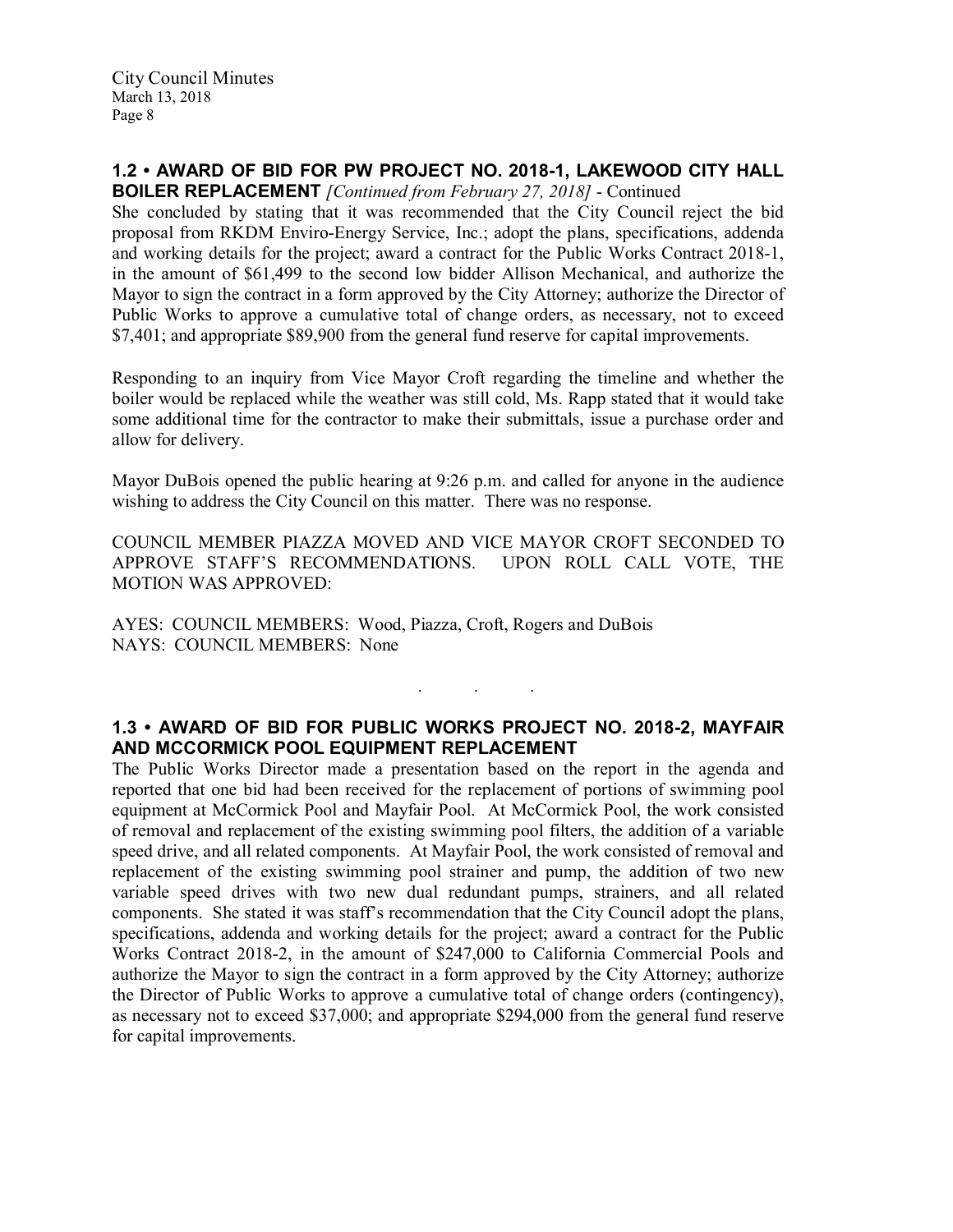### 1.3 • AWARD OF BID FOR PUBLIC WORKS PROJECT NO. 2018-2, MAYFAIR AND MCCORMICK POOL EQUIPMENT REPLACEMENT - Continued

Responding to Council Member Wood's concerns pertaining to the lifespan of the existing equipment and whether they would last through the summer, Ms. Rapp explained that at McCormick pool, the filter vessels would be replaced in addition to putting a variable speed motor on the pump. She reported that recently one of the filter vessels had broken open and was no longer operable.

Ms. Rapp stated that the Mayfair pool had recently had some work done, which included the replacement of the fiberglass liner and deck and having the lights changed to LED lights, and, therefore, despite its age, had its life extended by the prior improvements. At McCormick pool, a complete evaluation of the pool to assess all of its needs and to determine any further problems would be provided by the consultant.

In response to Vice Mayor Croft's inquiry regarding the dual pumps, Ms. Rapp stated that it had been anticipated that both pumps would be used alternately in order to maximize the City's investment and possibly extend the life of the equipment. Ms. Rapp also noted the importance of maintaining records regarding the usage of the pumps.

Ms. Rapp responded to Council Member Piazza's question by stating that while only one bid had been received, California Commercial Pools was a reputable contractor and that their bid aligned with some of the quotations received on the various portions of the project.

Mayor DuBois opened the public hearing at 9:25 p.m. and called for anyone in the audience wishing to address the City Council on this matter.

Tom Northam, Lakewood, expressed concerns regarding the bidding process.

Mr. Skolnik explained that State law required the City follow a competitive bidding process, which is what had been done but that only one bid had been received on the project.

VICE MAYOR CROFT MOVED AND COUNCIL MEMBER WOOD SECONDED TO APPROVE STAFF'S RECOMMENDATIONS. UPON ROLL CALL VOTE, THE MOTION WAS APPROVED:

AYES: COUNCIL MEMBERS: Wood, Piazza, Croft, Rogers and DuBois NAYS: COUNCIL MEMBERS: None

. . .